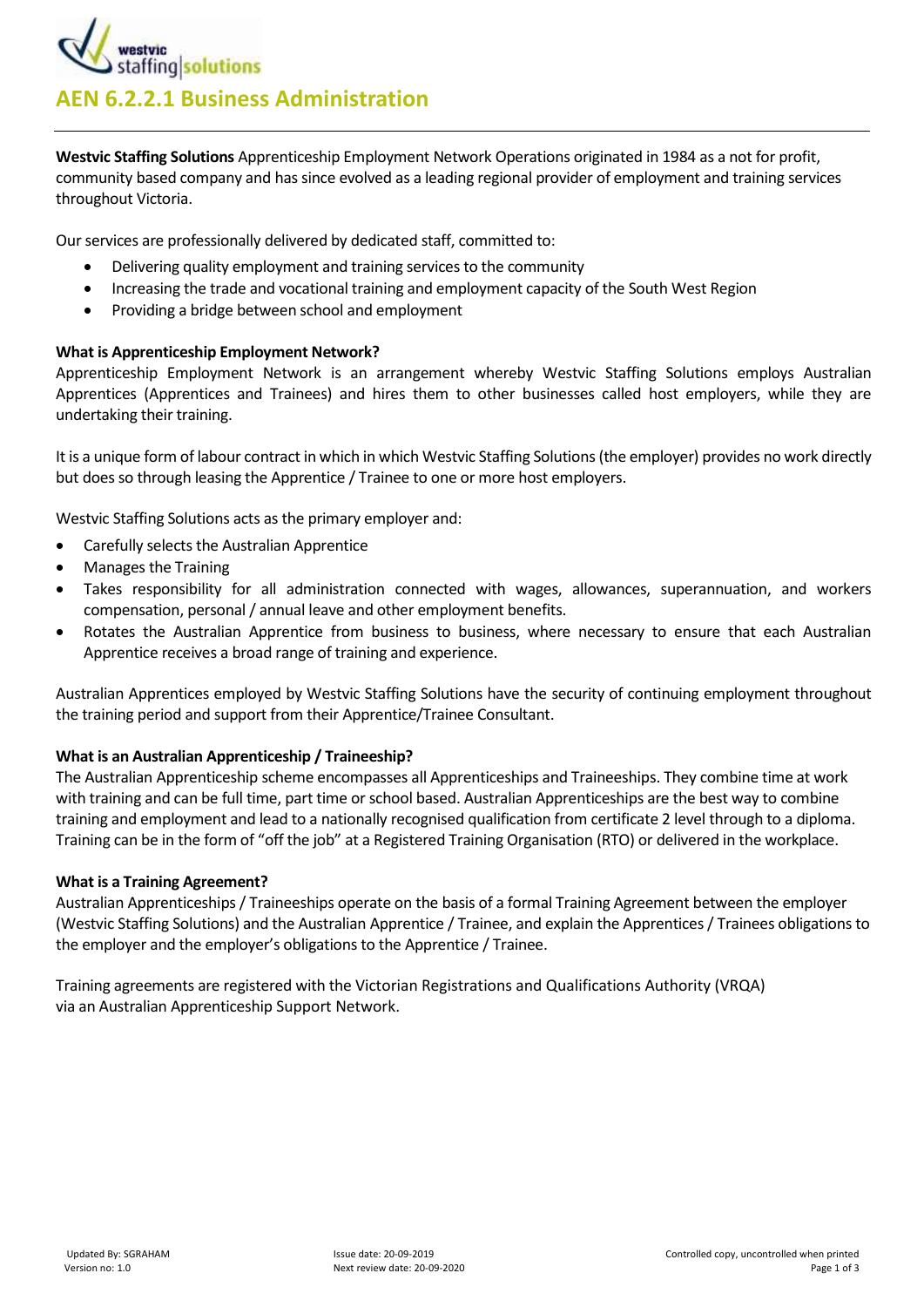# **Business Administration – Legal**

## **Position Description**

#### **Purpose**

Position Descriptions are written statements that clearly describe the duties or task to be undertaken and the responsibilities of the particular position. The position description also includes information about working conditions, tools and equipment used, knowledge and skills required and Work Health and Safety responsibilities.

|                                                                                                                                                                                                                                                                                                                                                                                           | <b>Employee Name:</b>                                                            | Date PD Issued:                     |  |  |  |  |
|-------------------------------------------------------------------------------------------------------------------------------------------------------------------------------------------------------------------------------------------------------------------------------------------------------------------------------------------------------------------------------------------|----------------------------------------------------------------------------------|-------------------------------------|--|--|--|--|
| <b>Position: Admin assistant</b>                                                                                                                                                                                                                                                                                                                                                          |                                                                                  |                                     |  |  |  |  |
|                                                                                                                                                                                                                                                                                                                                                                                           | <b>Host Employer: Fennelly Legal</b>                                             | <b>Supervisor: Brendan Fennelly</b> |  |  |  |  |
| Host Employer Address: High St, Belmont                                                                                                                                                                                                                                                                                                                                                   |                                                                                  |                                     |  |  |  |  |
|                                                                                                                                                                                                                                                                                                                                                                                           | <b>Westvic Staffing Solutions Apprentice/Trainee Consultant: Stephen Soulsby</b> |                                     |  |  |  |  |
| <b>Duties of Position:</b>                                                                                                                                                                                                                                                                                                                                                                |                                                                                  |                                     |  |  |  |  |
| Trainees in Business Administration will learn to undertake a range of functions to contribute to the smooth operation of the<br>administration activities within an organisation. They may be responsible for greeting people and attending to enquiries made by<br>phone or in person, and assisting professionals, Managers and Executives by performing clerical, secretarial duties. |                                                                                  |                                     |  |  |  |  |
|                                                                                                                                                                                                                                                                                                                                                                                           | <b>Tasks Involved:</b>                                                           |                                     |  |  |  |  |
|                                                                                                                                                                                                                                                                                                                                                                                           | A Business Administration trainee may perform any or all of the following tasks: |                                     |  |  |  |  |
| $\bullet$                                                                                                                                                                                                                                                                                                                                                                                 | Greet personal and telephone callers and find out the nature of their enquiries  |                                     |  |  |  |  |
| $\bullet$                                                                                                                                                                                                                                                                                                                                                                                 | Audio typing                                                                     |                                     |  |  |  |  |
| $\bullet$                                                                                                                                                                                                                                                                                                                                                                                 | Manage principal lawyer's diary                                                  |                                     |  |  |  |  |
| $\bullet$                                                                                                                                                                                                                                                                                                                                                                                 | Basic accounting and file management duties                                      |                                     |  |  |  |  |
|                                                                                                                                                                                                                                                                                                                                                                                           | <b>Work Conditions:</b>                                                          |                                     |  |  |  |  |
| Working for a small legal practice, learning all facets of the business                                                                                                                                                                                                                                                                                                                   |                                                                                  |                                     |  |  |  |  |
|                                                                                                                                                                                                                                                                                                                                                                                           | <b>Personal Requirements:</b>                                                    |                                     |  |  |  |  |
| $\bullet$                                                                                                                                                                                                                                                                                                                                                                                 | Excellent attention to detail                                                    |                                     |  |  |  |  |
| $\bullet$                                                                                                                                                                                                                                                                                                                                                                                 | Well organised                                                                   |                                     |  |  |  |  |
| $\bullet$                                                                                                                                                                                                                                                                                                                                                                                 | Able to work as part of a team                                                   |                                     |  |  |  |  |
| $\bullet$                                                                                                                                                                                                                                                                                                                                                                                 | Able to meet deadlines                                                           |                                     |  |  |  |  |
| $\bullet$                                                                                                                                                                                                                                                                                                                                                                                 | Good communication skills                                                        |                                     |  |  |  |  |
| $\bullet$                                                                                                                                                                                                                                                                                                                                                                                 | Aptitude for working with computers                                              |                                     |  |  |  |  |
| $\bullet$                                                                                                                                                                                                                                                                                                                                                                                 | Able to work accurately and neatly and be able to type at a reasonable speed     |                                     |  |  |  |  |
|                                                                                                                                                                                                                                                                                                                                                                                           | <b>Key Selection Criteria:</b>                                                   |                                     |  |  |  |  |
|                                                                                                                                                                                                                                                                                                                                                                                           | Must pass a police check                                                         |                                     |  |  |  |  |
| <b>Qualifications and Licenses Required:</b>                                                                                                                                                                                                                                                                                                                                              |                                                                                  |                                     |  |  |  |  |
|                                                                                                                                                                                                                                                                                                                                                                                           | Nil                                                                              |                                     |  |  |  |  |